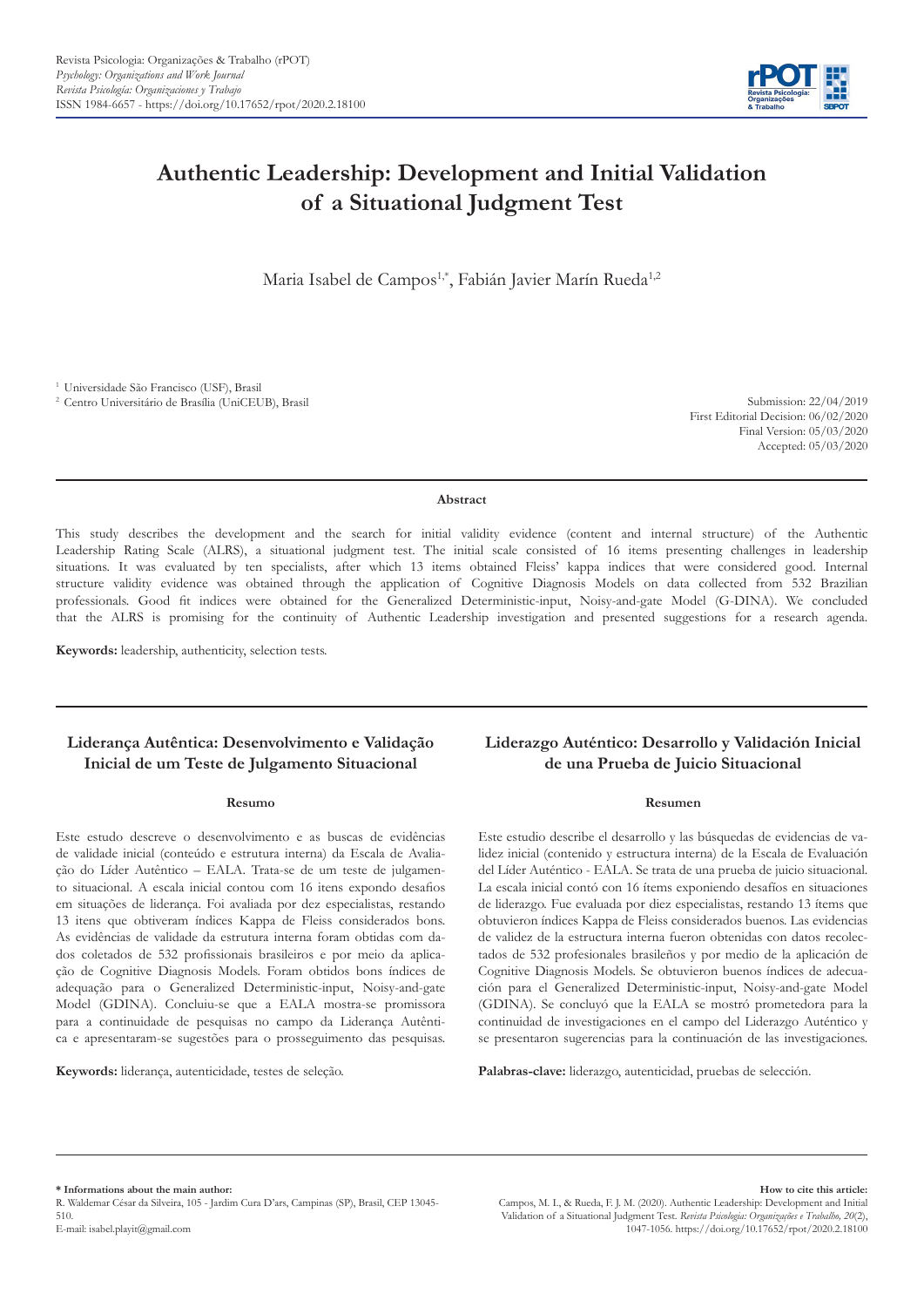Authentic leadership (AL) is a leadership style wherein leaders influence their followers based on an ethical behavior and acting in accordance with their personal values, which are always positive. This behavior is based on: 1) their abilities of self-awareness and awareness of others; 2) their capacity to act after listening and reflecting on others' visions; 3) their capacity to relate transparently to followers; 4) the way they act consistently with their core values and 5) by a genuine interest in the full development of their followers' potential (Avolio & Gardner, 2005; Avolio & Walumbwa, 2014; Gardner, Avolio, Luthans, May, & Walumbwa, 2005).

The first theorists in the field of AL were mainly motivated by the search for an adequate form of leadership. Not only a leadership able to achieve positive organizational results, but also that could maintain focus on positive results for other stakeholders, including their followers and society in general (Gardner, Cogliser, Davis, & Dickens, 2011). The initial theoretical assumptions proposed by those scholars were then corroborated. Researches showed that AL is related and/ or is a predictor, among others, of job satisfaction, psychological capital, confidence, creativity, work engagement, worker well-being, and performance of individuals and groups (Avolio & Walumbwa, 2014; Campos & Rueda, 2018b; Gardner et al., 2011).

Measurement of AL remains among the gaps in this research area, especially regarding the evolution of the construct and the AL theory itself (Banks, Gooty, Ross, Williams, & Harrington, 2017; Banks, McCauley, Gardner, & Guler, 2016; Campos & Rueda, 2018b; Gardner, Cogliser, Davis, & Dickens, 2011). The first instrument developed in this field of research was the Authentic Leadership Questionnaire (ALQ) (Walumbwa, Avolio, Gardner, Wernsing, & Peterson, 2008), since then, studies and debates involving the psychometric qualities of the instrument, as well as the nature of AL as a first ― or second ― order construct have been frequent (Campos & Rueda, 2018a).

Neider and Schriesheim (2011), for example, criticized the processes used by Walumbwa et al. (2008) to evidence the content validity and internal structure of the ALQ and developed the Authentic Leadership Inventory ― ALI. They stated that the ALI presented psychometric qualities more adequate than those of the ALQ, but concluded that AL was shown as a first-order or second-order construct, depending on the leader under evaluation.

Both the ALQ and ALI were developed based on the theoretical definition proposed by Walumbwa et al. (2008). The authors defined AL as a multidimensional construct comprising of four factors: self-awareness (SA, ability to demonstrate understanding about oneself — strengths, weaknesses, values, beliefs, behavioral facets — and to know the impact these may cause on other people); balanced processing (BP, ability to solicit opinions from others, even if those challenge one's own, and to objectively analyze relevant information before making a decision); internalized moral perspective (IMP, ability to make decisions according to internal moral values rather than by group, organizational, or societal pressures); and relational transparency (RT, ability to be authentic in relationships, presenting a true self rather than a fake or distorted one).

Another similarity between these instruments concerns the strategy selected to measure the construct. ALQ and ALI are Likert scales that measure AL based on the perceptions that followers have on the leaders' behavior. For Neider & Schriesheim (2011) this is the correct strategy, since leadership attributes are clearly perceptual and therefore should be evaluated by observers. However, for Weiss, Razinskas, Backmann, and Hoegl (2017), while several aspects of leadership can and should be evaluated by followers, this should not be the case for AL, since external perspectives could not ensure that a leader acts consistently with their own thoughts (values and beliefs) and feelings (emotions), which would imply acting in accordance with the core attributes of AL.

Thus, even though these instruments were originally built and validated as hetero-reported, other researchers have used ALQ or ALI as self-reported instruments (Al-Moamary, Al-Kadri, & Tamim, 2016; Baron, 2016; Černe, Dimovski, Marič, Penger, & Škerlavaj, 2014; Fusco, O'Riordan, & Palmer, 2016; Kotzé & Nel, 2015; Monzani, Bark, van Dick, & Peiró, 2015, Pavlovic, 2015) ― perhaps with the same understanding as Weiss et al. (2017). Most of these studies, however, did not find adequacy of these instruments for the measurement of AL.

In order to evaluate the construct instead of the quality of the instruments, Banks et al. (2016) performed a meta-analysis with data from 100 studies and more than twenty-five thousand participants; reaching the conclusion that although AL is theoretically differentiated from the Transformational Leadership construct, high magnitude correlations between both and the lack of incremental validity of either one over the other indicate redundancy between them. These findings stimulated new studies in the theoretical field and in the context of measurement instruments.

In the theoretical field, Sidani and Rowe (2018) proposed a reconceptualization of AL, suggesting that it should not be understood as a leadership style, but as a result of a process cocreated by leader-follower interaction. However, Gardner and Coglisier (2018) argued that the definition of Walumbwa et al. (2008) remains, in fact, sufficiently good and that rather than deconstructing the mainstream theory, what should be better investigated are the existing barriers to the flourish of AL.

Regarding the quality of psychometric instruments in the context of AL, Levesque-Côté, Fernet, Austin and Morin (2017) stated that the multidimensional nature of AL and the high correlations among its components were, generally, neglected in ALQ ― and ALI ― based surveys, leading to the different order models for AL. They applied Exploratory Structural Equation Modeling (ESEM) to analyze data collected with the ALQ and ALI in two samples comprised of professionals and found that both instruments were inadequate in correctly capturing the multidimensionality of AL. The authors proposed a new instrument by integrating ALQ and ALI items, leading to a model with adequate psychometric qualities. Thus, they created the Authentic Leadership Integrated Questionnaire (AL-IQ), found construct and criterion validity evidence for it, and demonstrated its invariance for gender and for professionals in distinct industries.

Although the AL-IQ showed encouraging results for the continuity of its use, both in research and practice (Avolio, Wernsing, & Gardner, 2018; Levesque-Coté et al., 2017), the fact that it is a Likert scale that hetero-perceptively measures AL, maintains the gap for its applicability in certain recurring processes in organizational practice; such as selection, training and development interventions (T&D), promotion into leadership roles or even layoffs (Campos & Rueda, 2018a). In this sense, a popular type of instrument, typically used in selection processes that could also be applied to the other mentioned organizational processes, is the Situational Judgment Test (SJT). SJTs are used to evaluate candidates' or employees' judgment regarding hypothetical scenarios (called stem items), which represent realistic situations and challenges in the work environment. A respondent must score the appropriateness of the available solutions (called response items) for each scenario; we inforce that each set formed by one scenario and its available solutions composes one item of the instrument (McDaniel & Nguyen, 2001).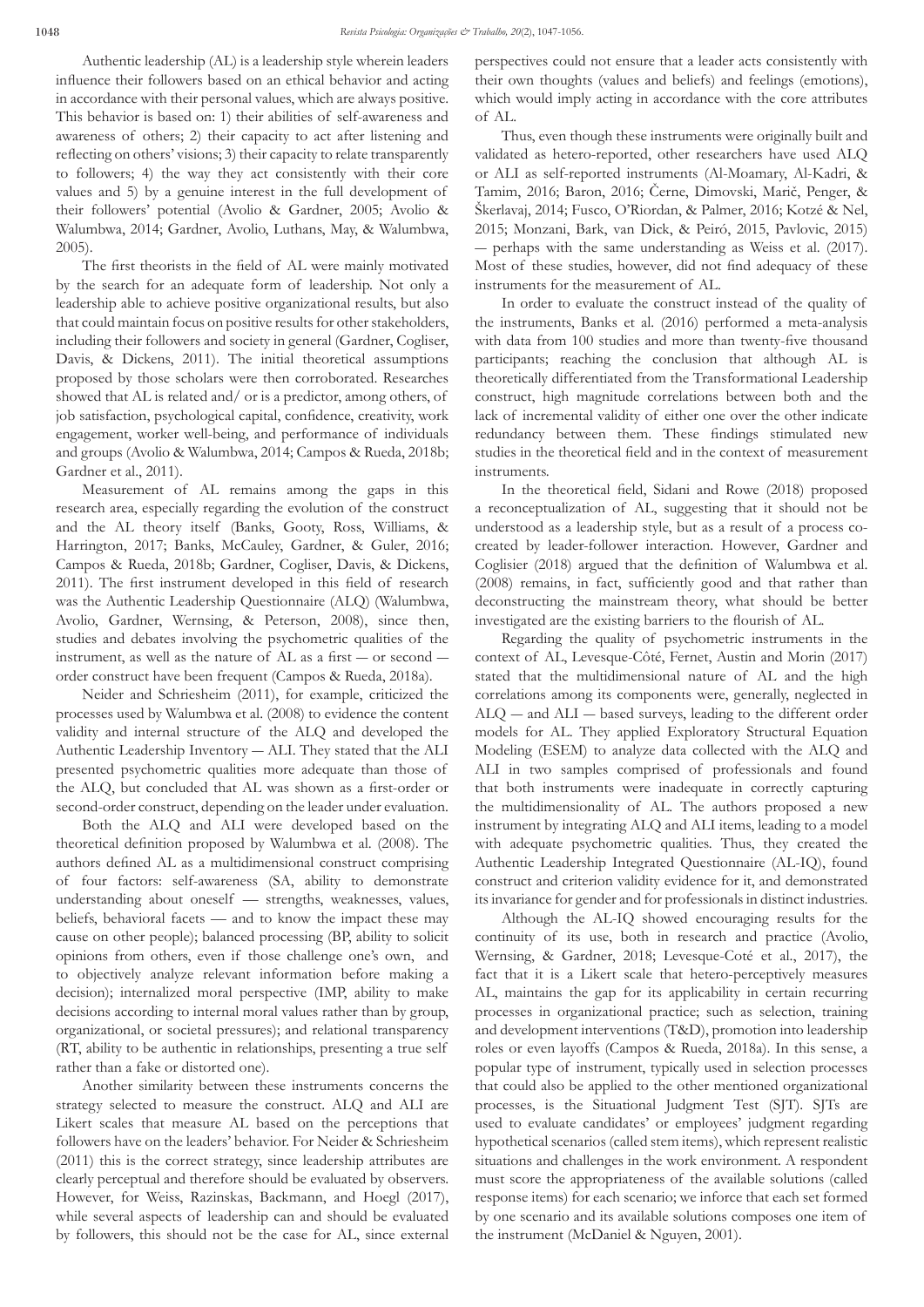SJTs are inherently challenging when it comes to showing validity, specially construct validity, mainly because SJTs are not homogenous in situations, as well as in responses; since those might require multiple types of knowledge, skills or traits (McDaniel, Whetzel, Hartman, Nguyen, & Grubb, 2006). Such characteristics can produce multidimensional results in SJTs, therefore, the items within the instrument can also be considered multidimensional (Schmitt & Chan, 2006). Under these circumstances, statistical models that enable multidimensional item analysis ― to distinguish the effect of multiple latent traits ― have been advocated as essential to surveys applying SJTs (Weekley, Hawkes, Guenole, & Ployhart, 2015). In order to contribute on this issue, recent studies have applied Cognitive Diagnosis Models (CDM), obtaining positive results in the search for validity evidence of SJTs (García, Olea, & de la Torre, 2014; Sorrel et al., 2016).

CDM are probabilistic multidimensional confirmatory models of latent variables with a simple or complex load structure. They are suitable for modeling observable categorical response variables and contain unobservable (i.e., latent) predictor variables (Rupp & Templing, 2008). For this reason, CDM are suitable for assessing a respondent's mastery, or non-mastery, regarding a given competence (knowledge, ability, attitudes, and others). Competencies are the latent variables and are commonly referred to in the CDM literature as attributes (Sorrel et al., 2016).

For the purpose of CDM, an item typically requires more than one attribute, which leads to complex load structures, in which each item requires distinct competencies to be answered correctly. The CDM, like the CFA, are confirmatory in nature, because the attributes need to be defined a priori, according to a substantial theory regarding a construct; and by means of a Q-matrix, which constitutes the load structure of the CDM (Ravand & Robitzsch, 2015 ). A Q-matrix is usually created based on the opinion of experts. The number of rows corresponds to the number of test items and the number of columns to the number of attributes required to answer that test. Thus, the Q-matrix constructed on the basis of theory and expert understanding can be tested in conjunction with actual data (Ravand, 2016).

Broadly, CDM can be grouped into compensatory, noncompensatory, and general models. In compensatory models, for example, deterministic-input, noisy-or- gate-model, or DINO (Templin and Henson, 2006), the mastery of one of the attributes required for correctly answering an item can compensate the non-mastery of others. In non-compensatory models, for example, deterministic-input, noisy-and-gate model, or DINA (Junker & Sijstma, 2001), lack of mastery in an attribute cannot be compensated in terms of performance by mastery in other attributes. Generalized models such as Generalized DINA, or GDINA (de la Torre, 2011), are comprehensive with respect to the other two model types and allow compensatory and noncompensatory relationships to be applied in the same test at the item level. According to Ravand and Robitzsch (2015), CDM have been applied both in performing post-hoc analyses of previously existing non-diagnostic tests, and in the process of designing a set of items or tasks from inception, in order to achieve a diagnosis. To these authors, CDM are at the intersection between cognitive psychology and statistical analysis.

Given the brief reviews of AL theory, SJTs and CDM, we present the objectives of this article. The first one is to report the development, based on theory and empirical data, of an SJT to measure AL. This is the Authentic Leader Rating Scale (ALRS). The second objective is to report the initial searches for content and internal structure validity evidence, the last being investigated through the application of CDM. These objectives adhere to the understanding of Weiss et al. (2017) when they affirm that the attributes of AL cannot be correctly and completely perceived from an external perspective.

We believe that measuring AL through an SJT can be helpful in reducing gaps in this field of research (see Banks et al., 2016), stimulating the development of new theories and researches on incremental validity regarding other leadership constructs (e.g. transformational leadership). We also believe that, once validated, the instrument will be useful for application in organizational practice, enabling leaders to be assessed through their own perceptions and not just through hetero-perceptions; thus, allowing organizations to assess AL in processes such as selection, training and development, and promotions. The currently validated AL instruments are not yet accomplishing such applications and assessments (Campos & Rueda, 2018a).

# **Method**

In order to meet the objectives of the study we conducted three distinct steps: step 1 - constructing the Authentic Leadership Rating Scale – ALRS; step 2 - searching for content validity evidences and step 3 - searching for internal structure validity evidences. Each of these steps was supported by distinct samples, instruments, data collection and analysis procedures.

# **Participants**

Step 1. The sample consisted of ten Brazilian professionals, seven male and three female, with experience in leadership roles ranging from 3 to 41 years ( $M = 19.40$ ,  $SD = 13.48$ ). Four of the participants worked in the service sector, two in industry, one in commerce, two in the public sector and one in the nonprofit sector.

**Step 2.** This step relied on ten participants, six of them with expertise in psychology (PhD or MA) and in assessment development. Two hold PhDs in management, one is a PhD in science with published studies on AL and knowledge of measurement instruments, and one holds an MA in communication with 28 years of experience in leadership roles. Such a distribution aligns with the proposal by Weekley, Ployhart & Holtz (2006), which considers that the content analysts should gather theoretical and practical expertise on the context under analyses. Three extra subjects (sex  $= M$ ) participated in a pilot collection. They had experience in leadership roles ranging from 5 to 30 years, working in different sectors (service, industry and nonprofit sectors).

**Step 3.** A total of 532 Brazilian professionals participated, of which 304 were male and 228 were female. The level of schooling ranged from elementary school (one participant), to doctorate (24 participants). Participants' age ranged from 18 to 78 years (*M*  $= 41.41, SD = 11.21$ . Of the total, 98 subjects reported never having held a leadership position, while 290 reported being in a leadership position at that time. Among these 290, 74 were presidents or business owners, 4 vice presidents, 40 directors, 85 managers, 62 coordinators or supervisors and 25 held other positions. The length of leadership experience ranged from less than 3 to more than 20 years. Participants were residents of all regions of Brazil, with a predominance from the Southeast region (424); and 444 worked in private companies, 51 in the public sector, 36 in nonprofit organizations, and one did not respond to the question.

#### **Instruments**

**Step 1.** We used the 10-question structured interview developed by Campos and Rueda (2019). An example of question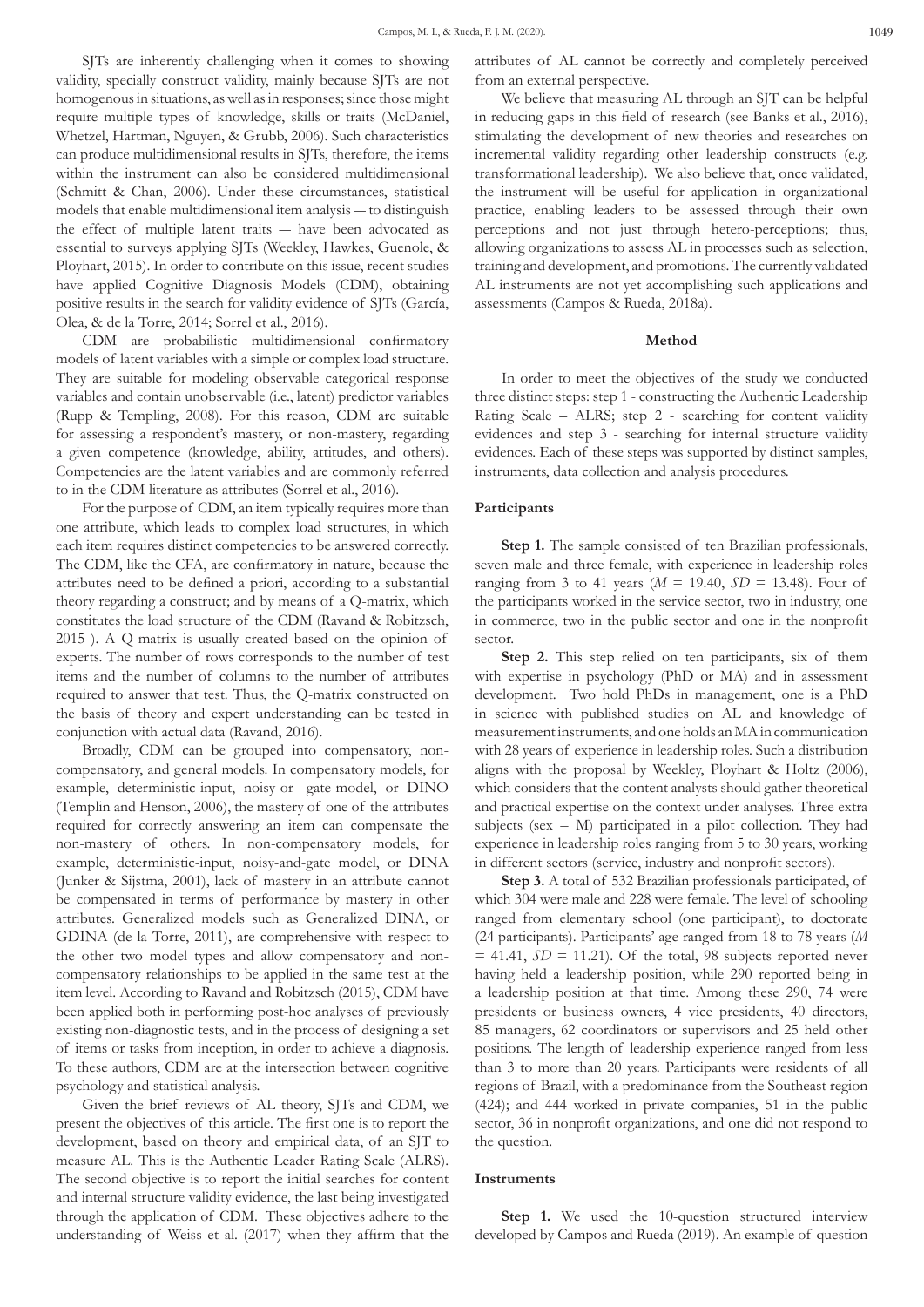is: "Considering your daily routine and the most varied experiences you go through, what criteria do you most often use to evaluate situations that require you to make a decision as a leader?"

**Step 2.** We applied the initial version of the ALRS with 16 items. Pilot study participants also answered a four-question socio-demographic survey.

**Step 3.** We applied a socio-demographic questionnaire and the ALRS. In this step the ALRS consisted of the 13 items.

# **Data Collection Procedures and Ethical Considerations**

The project was approved by an ethics committee under protocol CAAE 51356515.1.0000.5514. All participants, at each stage of collection, offered their agreement and accepted their respective Terms of Free and Clarified Agreement (TFCA).

**Step 1.** The participants were invited by e-mail and through social networks by one of the researchers. Interviews were answered online (Google Forms), or through the exchange of Word documents via electronic messages. Response time was not controlled. Each participant chose a place and time to provide their information at their convenience.

**Step 2.** The pilot collection group of participants was invited to answer the ALRS. They provided comments and suggestions about its content, concerning the text and ease of comprehension. They were also asked to indicate any doubts that might arise during the response process. The judges received a manual with definitions of AL, explanations regarding SJTs, and guidelines for analyzing the instrument. They were invited to evaluate two distinct aspects for each item: 1) which factor was measured by the item (situation and responses); and 2) the level of AL in each response item, on a scale of  $1$  to  $4 - 1$  indicating least authentic and 4 indicating most authentic.

**Step 3.** Participants were invited through the social networks Facebook, LinkedIn and WhatsApp. For the collection, an ad hoc tool was developed on KNBS' Prospektor platform (www.knbs. net.br). Participants were instructed to select two of the solutions for each ALRS situation, according to the following classifications, but using each classification only once:  $1 =$  unlikely or impossible (indicating low or no possibility that the respondent would behave according to that option);  $4 = \text{very possible or certainly (indicating)}$ a high possibility or certainty that the respondent would behave according to that option).

# **Data Analysis Procedures**

**Step 1.** Empirical data were submitted to theoretical thematic analysis (Braun & Clarke, 2006), consisting of six steps: familiarization with the data, initial coding, search for themes, theme definition, theme naming, and findings report production. We then associated real situations described by the leaders with the behavioral factors that identify an authentic leader, based on AL theory and developed the content for ALRS.

**Step 2.** We applied the criteria recommended by Giannarou and Zervas (2014) to evaluate the level of agreement between judges: (a) *SD* < 1,5; (b) level of agreement between judges ≥ 51%; (c) Interquartile range difference  $(Q3 - Q1) < 1.0$ ; and (d) the absolute difference between the median value and the level of AL hypothesized for the item by the test developers when constructing the instrument - (Med - Hyp)  $< 0.5$ . The content evaluation of each response item should meet at least three of these four criteria simultaneously. We also verified the agreement between the judges for the AL level in the response options by means of Fleiss' kappa. The judges also provided their insights as to which factor would be evaluated by each item. We used the answers to evaluate the level of agreement between them, and to formulate two of the Q-matrices to be used in the searches for internal structure validity evidence of the ALRS. We then validated the most appropriate Q-matrix to be applied with the CDM following the available recommendations (de la Torre & Chiu, 2016; García et al., 2014; Ravand & Robitzsch, 2015; Sorrel et al. al., 2016).

**Step 3.** The SPSS V.21 package was used to analyze the descriptive statistics. In order to find the appropriate statistical model, the R software version 3.4.4 was used with the CDM package (Robitzsch, Kiefer, George, & Uenlue, 2014) and the GDINA package (Ma & de la Torre, 2018). These packages allow us to investigate the adequacy of the Q-matrix that defines the attributes required for good performance in each test item, or absolute fit, and the adequacy of the hypothesized model for the test (e.g. compensatory, non-compensatory, or generalized), or relative fit. We followed the method proposed by Chen, de la Torre and Zangh (2013). The analysis was also aligned with the guidelines found in de la Torre and Chiu (2016), García et al. (2014), Ravand and Robitzsch (2015), and Sorrel et al. (2016).

We first split the participants' answers to the 13 items of the ALRS into two distinct databases: 1) the selections of the least probable item to be executed by the respondent (least responses), and 2) the selections of the most probable item to be executed by the respondent (most responses). Then, with the CDM package, we investigated the existence of absolute fit for the Q-matrices (see step 2) under the criteria for the GDINA model using the databases most responses and least responses.

Next, the GDINA package was used to obtain recommendations for improvements that could fit one of the provisional Q-matrices, in order to find a model that demonstrated suitability to the data. We only tested recommendations provided by the software package when they were adherent to the judges' analysis and/or to the theoretical model of AL. Eventually, the final Q-matrices (good fit) for the most responses and least responses were found. We then run comparisons between the GDINA, DINA and DINO models to verify the relative fit and to select the appropriate model for the ALRS.

# **Results**

As a result of step 1 — Constructing the Authentic Leadership Rating Scale ― we developed the initial ALRS. It consisted of 16 items (situations and responses for them). Table 1 shows the content of items 1 and 13 as samples.

Each ALRS item consisted of one situation, or scenario (the stem item), and four response options (the response items). Hypothetically, the ALRS would be able to measure the four factors of AL: SA, BP, IMP and RT. In order to demonstrate the veracity of these hypotheses, we first searched for content validity evidence (step 2 of this study). Table 2 shows the results obtained for the 16 original scale items in relation to the judges' assessment and the observations received in the pilot collection, focusing on response items (alternatives a, b, c, d).

Table 2 shows that three items of the instrument (1, 4, 13), i.e. the set of stem item (situation) and response items (answering options), met the criteria for all response items; nine items (3, 5, 6, 8, 9, 10, 11, 12, 16) met the criteria for three response items; one item (2) met the criteria for two response items; and three items (7, 14, 15) met the criteria for only one response item. The 16 initial items were then reduced to 13.

We decided to keep items marked M1 in Table 2 based on: 1) items considered as least authentic and most authentic were validated, allowing the development of directives that asked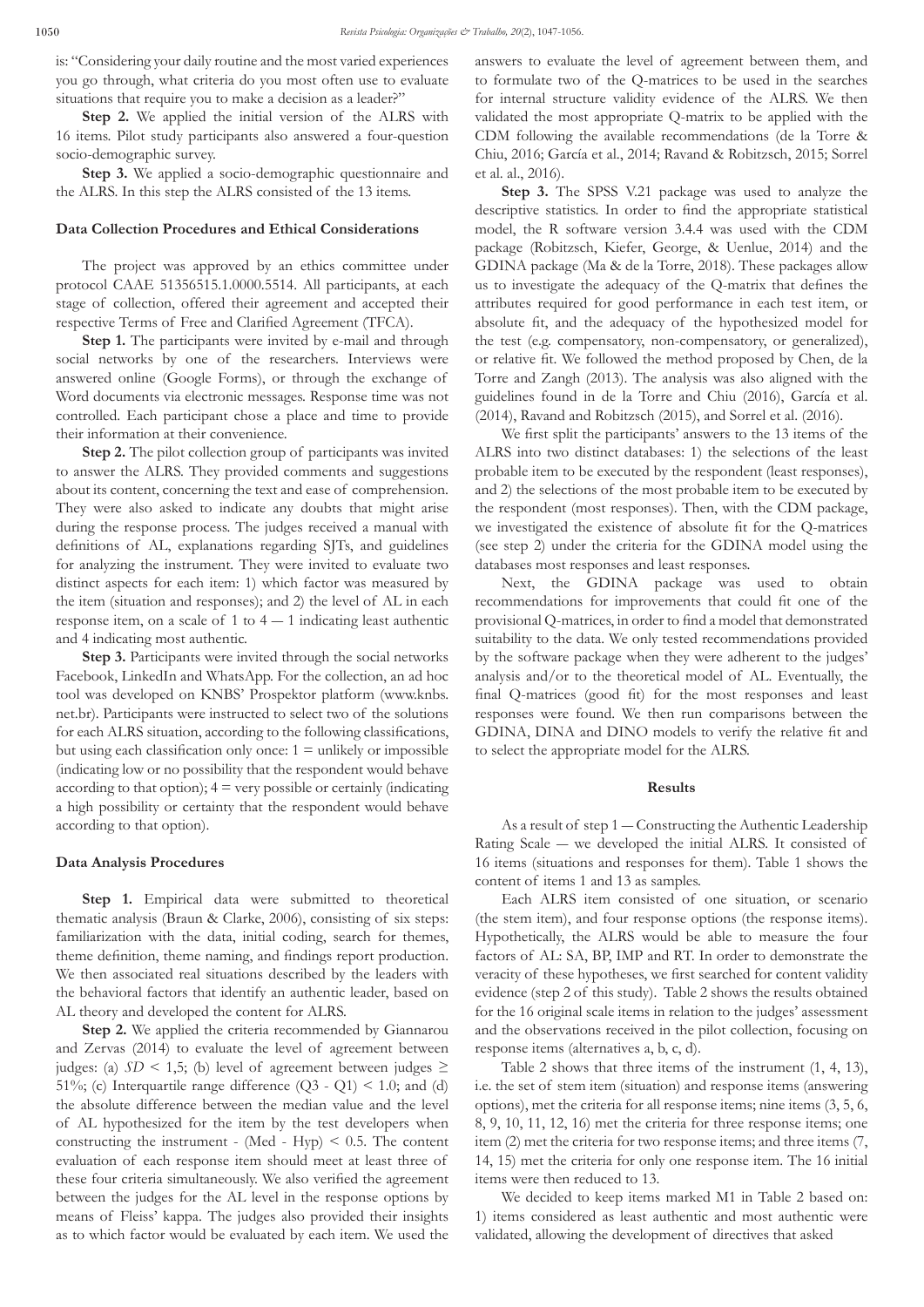### Table 1 *Examples of ALRS items*

| Item              | Description                                                                                                                                                                                                                                                                                                                                                                                                                                                                                                                                                                                                                                                                                                                                                                                                                                                                                                                                                                                                                                                                |
|-------------------|----------------------------------------------------------------------------------------------------------------------------------------------------------------------------------------------------------------------------------------------------------------------------------------------------------------------------------------------------------------------------------------------------------------------------------------------------------------------------------------------------------------------------------------------------------------------------------------------------------------------------------------------------------------------------------------------------------------------------------------------------------------------------------------------------------------------------------------------------------------------------------------------------------------------------------------------------------------------------------------------------------------------------------------------------------------------------|
| Situation<br>item | Carlos is the manager of a production area in a large industry. Two team leaders, who report directly to him, got into a conflict. It started to negatively<br>impact the teams' performance on their tasks, because these two leaders are responsible for sectors of which results are immediately linked to one<br>another. Carlos talked about the case in a meeting with his superior and his peers. They found a possibility to transfer one of the team leaders to another<br>sector, in which there was an available position, but he would have to work in another shift. If you were Carlos, what would you do?                                                                                                                                                                                                                                                                                                                                                                                                                                                   |
| Response<br>items | a) I would ask the HR department to relocate any of the team leaders to the available position, communicating with him directly. However, only after<br>finding a suitable substitute for that position. b) In a meeting with both of them, I would highlight their responsibilities regarding their teams' outcomes,<br>giving them a deadline for solving the situation. I would not mention the available position, leaving room for a future alternative. c) In a meeting with<br>both of them, I would emphasize the need to maintain their professionalism, highlighting their responsibilities regarding their teams' outcomes. I would<br>mention the available position in the other shift, explaining that one of them can ask for the transfer, if desired. d) I would listen to each team leader<br>individually about the situation and, according to my understanding on the conflict, I would choose one of them to be transferred. After that, I would<br>select a substitute for the position, and then personally inform the decision to the chosen one. |
| Situation<br>Item | Jaime is the XPTO owner, a provider of software solutions. His team developed a new application, which is leveraging the business. A competitor,<br>which owns 70% of market share and is a member of a group with great financial strength, made a hostile bid to acquire XPTO, under the threat that<br>if it is not accepted, they will destroy their presence in the market. The offer implies good immediate financial results. Jaime knows that the team is very<br>motivated, but they are facing a technical limitation that impairs a rapid expansion of XPTO. If you were Jaime, what would you do?                                                                                                                                                                                                                                                                                                                                                                                                                                                              |
| Response<br>Items | a) I would reject the offer, because I believe in the team and as the competitor is so interested, it means that our future potential gain is high. b) I would<br>accept the offer, realizing the immediate financial gain and getting rid of the technical limitation. c) I would gather the team to explain the situation and<br>understand every person's view. From this I would decide whether to sell or not. D) I would secure the competitor through a negotiation and, without                                                                                                                                                                                                                                                                                                                                                                                                                                                                                                                                                                                    |

scaring the team about the possible sale, would require a quick solution to the limitation.

*Results for response items*

| Item                        | Alt            | DP       | $Q3-Q1$  | Freq % | Dif              | Hyp                         | Action        | Item             | Alt            | ${\cal DP}$ | $Q3-Q1$ | Freq %       | Dif              | Hyp                         | Action        |  |
|-----------------------------|----------------|----------|----------|--------|------------------|-----------------------------|---------------|------------------|----------------|-------------|---------|--------------|------------------|-----------------------------|---------------|--|
|                             | $\rm{a}$       | 0.68     | 0.25     | 80     | $\theta$         |                             |               |                  | $\rm{a}$       | 0.85        | 1.25    | 70           | $\overline{0}$   |                             |               |  |
|                             | b              | 0.47     | $0.00\,$ | $80\,$ | $\,0\,$          |                             |               | 9<br>$\mathbf M$ | b              | 0.42        | 0.25    | 80           | $\boldsymbol{0}$ |                             |               |  |
| $\mathbf{1}$                | $\mathsf{C}$   | 0.63     | 0.00     | 90     | $\theta$         |                             |               |                  | $\rm{c}$       | 0.52        | 1.00    | 60           | $\overline{0}$   |                             | $\mathbf M$   |  |
|                             | d              | 0.67     | 0.50     | 60     | $\theta$         |                             |               |                  | $d^*$          | 1.08        | 1.50    | 40           | $\sqrt{0}$       |                             |               |  |
|                             | $\it a$        | 0.70     | 1.00     | 80     | $\overline{0}$   |                             |               |                  | $\it a$        | 0.68        | 1.00    | 50           | $\overline{0}$   |                             |               |  |
|                             | $b*$           | $0.88\,$ | 2.00     | $30\,$ | $-1$             | $\ensuremath{\mathfrak{Z}}$ |               |                  | $b*$           | 0.82        | 1.25    | 50           | $-0.5$           | $\mathfrak{Z}$              |               |  |
| $\sqrt{2}$                  | $\mathsf{C}$   | 0.00     | 0.00     | 100    | $\overline{0}$   |                             | $\mathbf{M}1$ | $10\,$           | $\mathsf{C}$   | 0.48        | 1.00    | 70           | $\overline{0}$   |                             | M1            |  |
|                             | $d^*$          | 0.52     | 1.00     | 50     | $-1$             | $\overline{c}$              |               |                  | d              | 0.63        | 0.00    | 90           | $\boldsymbol{0}$ |                             |               |  |
|                             | $\it a$        | 1.16     | 2.00     | 70     | $\theta$         |                             |               |                  | $\it a$        | 0.67        | 0.50    | 60           | $\overline{0}$   |                             |               |  |
|                             | b              | 0.97     | 0.25     | $80\,$ | $\boldsymbol{0}$ |                             |               |                  | b              | 0.97        | 1.00    | 70           | $\boldsymbol{0}$ |                             |               |  |
| $\ensuremath{\mathfrak{Z}}$ | $\rm{a}$       | 0.67     | 0.50     | 60     | $\boldsymbol{0}$ |                             | $\mathbf{M}1$ | $11\,$           | d              | 0.97        | 1.00    | 70           | $\theta$         |                             | $\mathbf{M}1$ |  |
|                             | $d^*$          | 1.06     | 1.50     | 50     | $\theta$         | $\ensuremath{\mathfrak{Z}}$ |               |                  | $\mathrm{d}^*$ | 0.94        | 2.00    | 40           | $-1$             | $\mathfrak{Z}$              |               |  |
|                             | $\rm{a}$       | 0.42     | 0.25     | 80     | $\bar{0}$        |                             |               |                  | $\it a$        | 0.97        | 1.00    | $70\,$       | $\overline{0}$   |                             |               |  |
|                             | b              | 0.42     | 0.25     | 80     | $\,0\,$          |                             |               | $12\,$           | b              | 0.84        | 1.00    | 50           | $\boldsymbol{0}$ |                             | $\mathbf{M}1$ |  |
| $\overline{4}$              | $\mathsf{C}$   | 0.84     | 1.25     | 60     | $\theta$         |                             | $\mathbf M$   |                  | $\mathsf{C}$   | 0.00        | 0.00    | $\mathbf{1}$ | $\sqrt{0}$       |                             |               |  |
|                             | d              | 0.57     | 0.25     | 70     | $\,0\,$          |                             |               |                  | $\mathrm{d}^*$ | 0.53        | 1.00    | $50\,$       | $-0.5$           | $\sqrt{2}$                  |               |  |
|                             | $a^*$          | $1.08\,$ | 2.00     | 50     | $\overline{0}$   | $\mathfrak{Z}$              |               |                  | $\it a$        | 0.67        | 0.50    | 60           | $\overline{0}$   |                             |               |  |
|                             | b              | 0.71     | $1.00\,$ | 60     | $\,0\,$          |                             | $E^{**}$      | 13               | b              | 0.71        | 1.00    | 60           | $\boldsymbol{0}$ |                             | $\mathbf M$   |  |
| $\mathbf 5$                 | $\rm{c}$       | $0.68\,$ | 0.25     | 80     | $\boldsymbol{0}$ |                             |               |                  | $\mathsf{C}$   | 0.42        | 0.25    | 80           | $\sqrt{0}$       |                             |               |  |
|                             | d              | 0.79     | 0.25     | 70     | $\boldsymbol{0}$ |                             |               |                  | d              | 0.32        | 0.00    | 90           | $\sqrt{0}$       |                             |               |  |
|                             | $\alpha$       | 0.63     | 1.00     | 60     | $\overline{0}$   |                             |               |                  | $a^*$          | 0.74        | 1.25    | 50           | $\overline{0}$   | 3                           |               |  |
|                             | $\mathbf b$    | 0.32     | $0.00\,$ | 90     | $\boldsymbol{0}$ |                             | $\mathbf{M}1$ |                  | $\mathbf{b}^*$ | 0.97        | 1.25    | 20           | $-1.5$           | $\overline{4}$              | $\mathbf E$   |  |
| 6                           | $c^*$          | 1.05     | 2.00     | 50     | $-1$             | $\mathfrak{Z}$              |               | 14               | $\mathbf{c}^*$ | 1.16        | 2.25    | 30           | $\overline{0}$   | $\sqrt{2}$                  |               |  |
|                             | d              | $0.00\,$ | 0.00     | 100    | $\,0\,$          |                             |               |                  | d              | 1.14        | 2.00    | $60\,$       | $\boldsymbol{0}$ |                             |               |  |
|                             | $a^*$          | 0.94     | 1.25     | 50     | $\overline{0}$   | $\mathfrak{Z}$              |               |                  | $\mathrm{a}^*$ | 0.74        | 1.25    | 50           | $\overline{0}$   | $\sqrt{2}$                  |               |  |
| $\boldsymbol{7}$            | $b*$           | 0.52     | 1.00     | 40     | $-1$             | $\sqrt{2}$                  |               | 15               | $b*$           | 0.53        | 1.00    | 50           | $-0.5$           | $\overline{4}$              |               |  |
|                             | $\mathsf{c}^*$ | 1.32     | 3.00     | 40     | $-1$             | $\overline{4}$              | $\mathbf R$   |                  | $\mathbf{c}^*$ | 0.70        | 1.00    | 50           | $0.5\,$          | $\mathbf{1}$                | $\mathbf E$   |  |
|                             | d              | 0.32     | 0.00     | 90     | $\,0\,$          |                             |               |                  | d              | 0.52        | 1.00    | 60           | $\boldsymbol{0}$ |                             |               |  |
|                             | $\rm{a}$       | 0.32     | 0.00     | 90     | $\boldsymbol{0}$ |                             |               |                  | $\rm{a}$       | 0.71        | 1.00    | 60           | $\overline{0}$   |                             |               |  |
|                             | b              | 0.84     | 1.00     | 50     | $\,0\,$          |                             |               |                  | b              | 0.70        | 1.00    | $70\,$       | $\boldsymbol{0}$ |                             |               |  |
| $\,$ 8 $\,$                 | $c^*$          | 1.14     | 2.25     | 40     | $\theta$         | $\overline{3}$              | $\mathbf{M}1$ | 16               | ${\bf C}$      | 0.97        | 0.25    | 80           | $\overline{0}$   |                             | $\mathbf{M}1$ |  |
|                             | d              | 1.06     | 1.25     | 60     | $\theta$         |                             |               |                  | $\mathrm{d}^*$ | 0.70        | 1.00    | 50           | $-0.5$           | $\ensuremath{\mathfrak{Z}}$ |               |  |

Dif = Med- Hyp; Hyp = hypothetical value; \* response items that did not meet at least 3 criteria simultaneously;  $M =$  item maintained;  $E =$  item eliminated;  $R =$  item reformulated to improve its content due to pilot collection results;

M1= items in which one or two of the responses did not meet at least 3 criteria simultaneously were maintained in this first phase when the unvalidated responses were different from 1 (less authentic) and 4 (more authentic).

E\*\* item 5 was eliminated due to its high similarity to item 9, purposely created at the time of development and commented on by judges and pilot participants.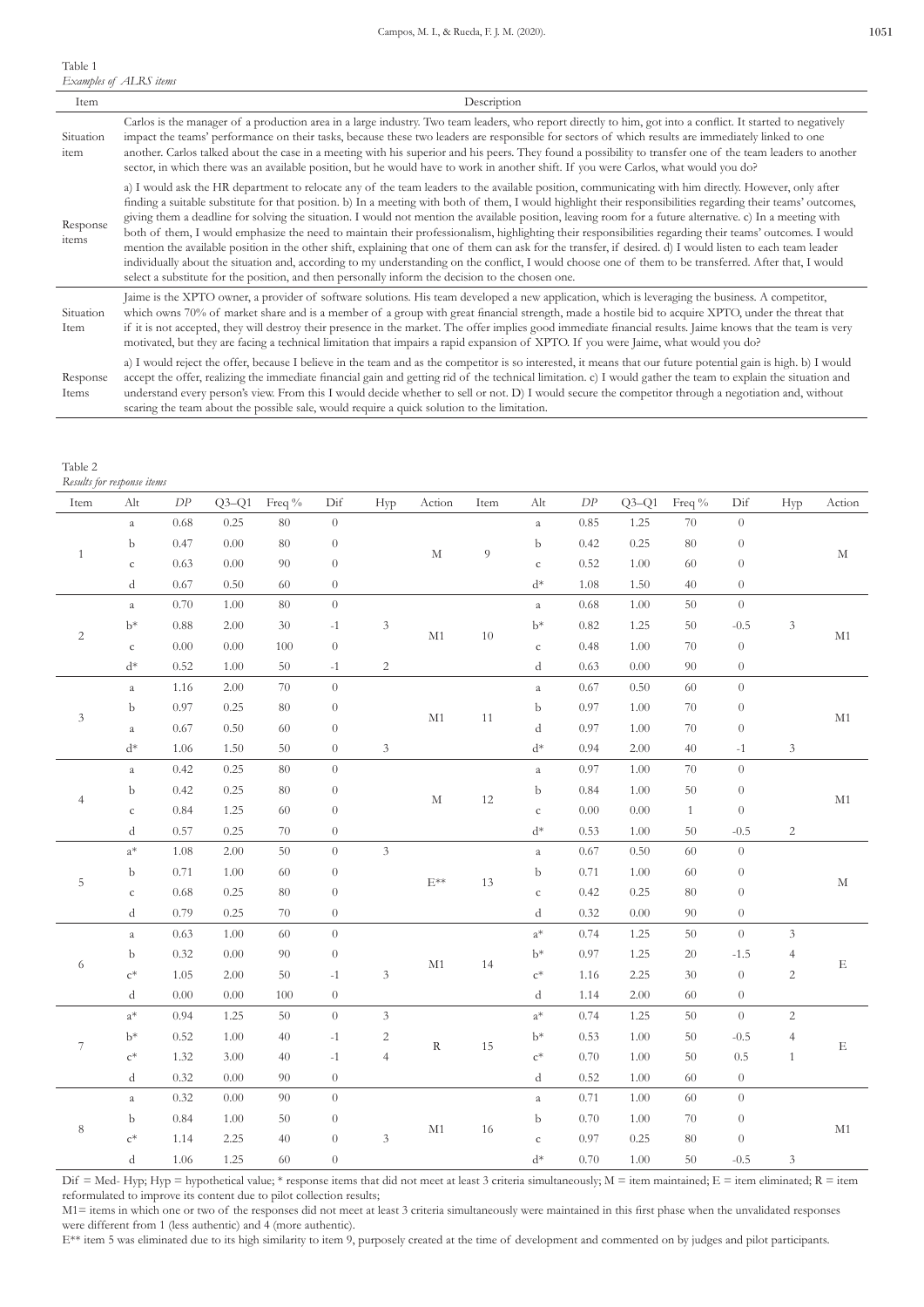respondents to mark two of the four response options: one as least likely and one as most likely to be the action they would take; 2) more information about the quality of response items was expected from the next steps of the validity evidence search.

We then evaluated the resulting 13-item scale by means of Fleiss' kappa. According to Fleiss, Levin and Paik (2013), kappa values above 0.75 can be considered excellent, between 0.4 and 0.75, good, and below 0.4 poor. The values obtained, all with  $p <$ 0.001 were: 0.71 for level 1 (least authentic); 0.46 for level 2; 0.32 for level 3; and 0.68 for level 4 (most authentic). The overall scale kappa was 0.54. Thus, the responses were considered indicative that the least and the most authentic levels reached a content validity criteria that can be interpreted as good, as well as the scale in its overall assessment.

Table 3 shows the percentages of agreement among judges about which factor would be assessed by each item of the instrument, and the respective Q-matrix generated based on these results. It also shows the hypothesis matrix that we built, covering the primary factor expected to be measured, and a combination of the two matrices based on judges' agreement levels with values equal to or greater than 30%.

demand several attributes to be answered correctly. At this point of the study, we proceeded to step 3.

As results of step  $3$  — internal structure validity — Table 4 shows the absolute fit indices obtained for each of the Q-matrices shown in Table 3. This is for both the most responses and the least responses databases.

Table 4 data indicate that none of the Q-matrices presented good absolute fit indices in the GDINA model. Max (*X*²) is the maximum value of all  $\chi$ 2ij statistics and, although the corresponding *p* values obtained by the Holm procedure (Ravand & Robitzsch, 2015) were not significant, and the SRMSR values were satisfactory, the  $p$  values for the abs(fcor) indices were not significant. Abs(fcor) represents the absolute value of the deviations of the transformed Fisher correlations and is one of the indices proposed by Chen et al. (2013) to verify the absolute fit of a CDM.

Due to the inadequacy of the three Q-matrices, the process of searching for suitable matrices for the data was initiated using the GDINA package. This is an exploratory process, since each matrix suggested from one of the initial matrices was contrasted with the opinion previously provided by the judges and also

| ٠ | ۰, |  |
|---|----|--|
|   |    |  |

*Evaluations of the judges on the AL factors and corresponding Q-matrix*

| Evaluations of the judges on the AL factors and corresponding Q-matrix |                          |                |          |           |                        |                |          |           |                             |           |          |          |                           |          |          |          |
|------------------------------------------------------------------------|--------------------------|----------------|----------|-----------|------------------------|----------------|----------|-----------|-----------------------------|-----------|----------|----------|---------------------------|----------|----------|----------|
| Item                                                                   | Percentage - specialists |                |          |           | Q-matrix - specialists |                |          |           | Main Attribute (hypothesis) |           |          |          | Combination (30% or more) |          |          |          |
|                                                                        | <b>SA</b>                | <b>BP</b>      | IMP      | <b>RT</b> | AS                     | BP             | IMP      | <b>RT</b> | SA                          | <b>BP</b> | IMP      | RT       | AS                        | BP       | IMP      | RT       |
|                                                                        | $\theta$                 | 70             | $\theta$ | 30        | $\theta$               |                | $\theta$ |           | $\overline{0}$              | $\theta$  | $\theta$ |          | $\theta$                  |          | $\theta$ |          |
|                                                                        | $\theta$                 | 20             | 30       | 50        | $\Omega$               |                |          |           | $\theta$                    | $\theta$  |          | $\theta$ | $\theta$                  | $\theta$ |          |          |
| 3                                                                      | 10                       | $\overline{0}$ | 30       | 60        |                        | $\theta$       |          |           | $\theta$                    | $\theta$  | $\theta$ | $1*$     | $\theta$                  | $\theta$ |          |          |
|                                                                        | $\theta$                 | 20             | 20       | 60        | $\Omega$               |                |          |           | $\Omega$                    | $\theta$  | $\Omega$ | $1*$     | $\theta$                  | $\theta$ | $\Omega$ |          |
|                                                                        | 10                       | $\overline{0}$ | 80       | 10        |                        | $\theta$       |          |           | $\theta$                    | $\theta$  | $1*$     | $\theta$ | $\theta$                  | $\theta$ |          | $\Omega$ |
| 6                                                                      | $\theta$                 | $\overline{0}$ | 90       | 10        |                        | $\Omega$       |          |           | $\Omega$                    | $\theta$  | $1*$     | $\Omega$ | $\Omega$                  | $\theta$ | 1        | $\Omega$ |
|                                                                        | 40                       | $\overline{0}$ | 60       | $\theta$  |                        | $\overline{0}$ |          | $\Omega$  |                             | $\theta$  | $\theta$ | $\theta$ |                           | $\theta$ |          | $\Omega$ |
| 8                                                                      | 10                       | $\overline{0}$ | 90       | $\Omega$  |                        | $\theta$       |          | $\theta$  | $\theta$                    | $\theta$  | $1*$     | $\theta$ | $\theta$                  | $\theta$ |          | $\Omega$ |
| 9                                                                      | 10                       | 30             | 30       | 10        |                        |                |          |           | $\Omega$                    | $1*$      | $\theta$ | $\theta$ | $\Omega$                  |          |          | $\Omega$ |
| 10                                                                     | 40                       | 20             | 20       | 20        |                        |                |          |           | $1*$                        | $\theta$  | $\theta$ | $\theta$ |                           | $\theta$ | $\theta$ | $\Omega$ |
| 11                                                                     | 70                       | $\overline{0}$ | 10       | 20        |                        | $\Omega$       |          |           | $1*$                        | $\theta$  | $\Omega$ | $\theta$ |                           | $\Omega$ | $\Omega$ | $\Omega$ |
| 12                                                                     | 10                       | 70             | 10       | 10        |                        |                |          |           | $\overline{0}$              | $1*$      | $\theta$ | $\Omega$ | $\Omega$                  |          | $\theta$ | $\Omega$ |
| 13                                                                     | 30                       | 10             | 10       | 50        |                        |                |          |           | $\theta$                    | $\theta$  | $\theta$ | $1*$     |                           | $\theta$ | $\theta$ |          |

*Note.* \* items in which the factor hypothesized as the one that would be the main evaluated received the highest percentage of agreement by the experts.

Data in Table 3 shows that in 10 of the 13 ALRS items, the highest percentage of agreement among judges was coincident with our initial hypothesis. In only three of them, though, this agreement was equal to, or greater than, 80%. These values, which are considered targets in content validity studies that follow the Classical Theory of Tests (CTT), are not mandatory to achieve when working with SJT, given the possibility that an item can with the theoretical concepts of AL. After a sequence of tests of new matrices with the databases of most responses and least responses, it was possible to find solutions with good absolute fit. Table 5 presents the two final Q-matrices and the absolute fit indices for them.

For the most responses Q-Matrix there were four recommendations for including factors necessary to fit the model

| Table 4                                                      |  |
|--------------------------------------------------------------|--|
| Absolute fit indices of the GDINA model — initial Q-matrices |  |

|             | Most responses |      |           |                  |              |            |              |  |  |  |  |
|-------------|----------------|------|-----------|------------------|--------------|------------|--------------|--|--|--|--|
| Q-Matrix    | $Max(X^2)$     |      | abs(fcor) | $\overline{P}$   | <b>SRMSR</b> | loglike    | <b>Npars</b> |  |  |  |  |
| Specialists | 2.82           |      | 0.08      |                  | 0.028        | $-3698.84$ | 127          |  |  |  |  |
| Hypothesis  | 8.64           | 0.26 | 0.13      | 0.13             | 0.041        | $-3779.80$ | 37           |  |  |  |  |
| Combination | 5.63           |      | 0.1       | 0.68             | 0.038        | $-3773.67$ | 45           |  |  |  |  |
|             |                |      |           | Least responses  |              |            |              |  |  |  |  |
| Q-Matrix    | $Max(X^2)$     |      | abs(fcor) | $\boldsymbol{P}$ | SRMSR*       | Loglike    | <b>Npars</b> |  |  |  |  |
| Specialists | 4.66           |      | 0.1       | 0.82             | 0.035        | $-3769.34$ | 127          |  |  |  |  |
| Hypothesis  | 9.44           | 0.17 | 0.13      | 0.08             | 0.041        | $-3839.86$ | 37           |  |  |  |  |
| Combination | 10.28          | 0.1  | 0.14      | 0.05             | 0.039        | $-3839.61$ | 45           |  |  |  |  |

*Note.*\*SRMSR = standardized mean square root of squared residuals; loglike = log-likelihood; Npars = number of estimated parameters.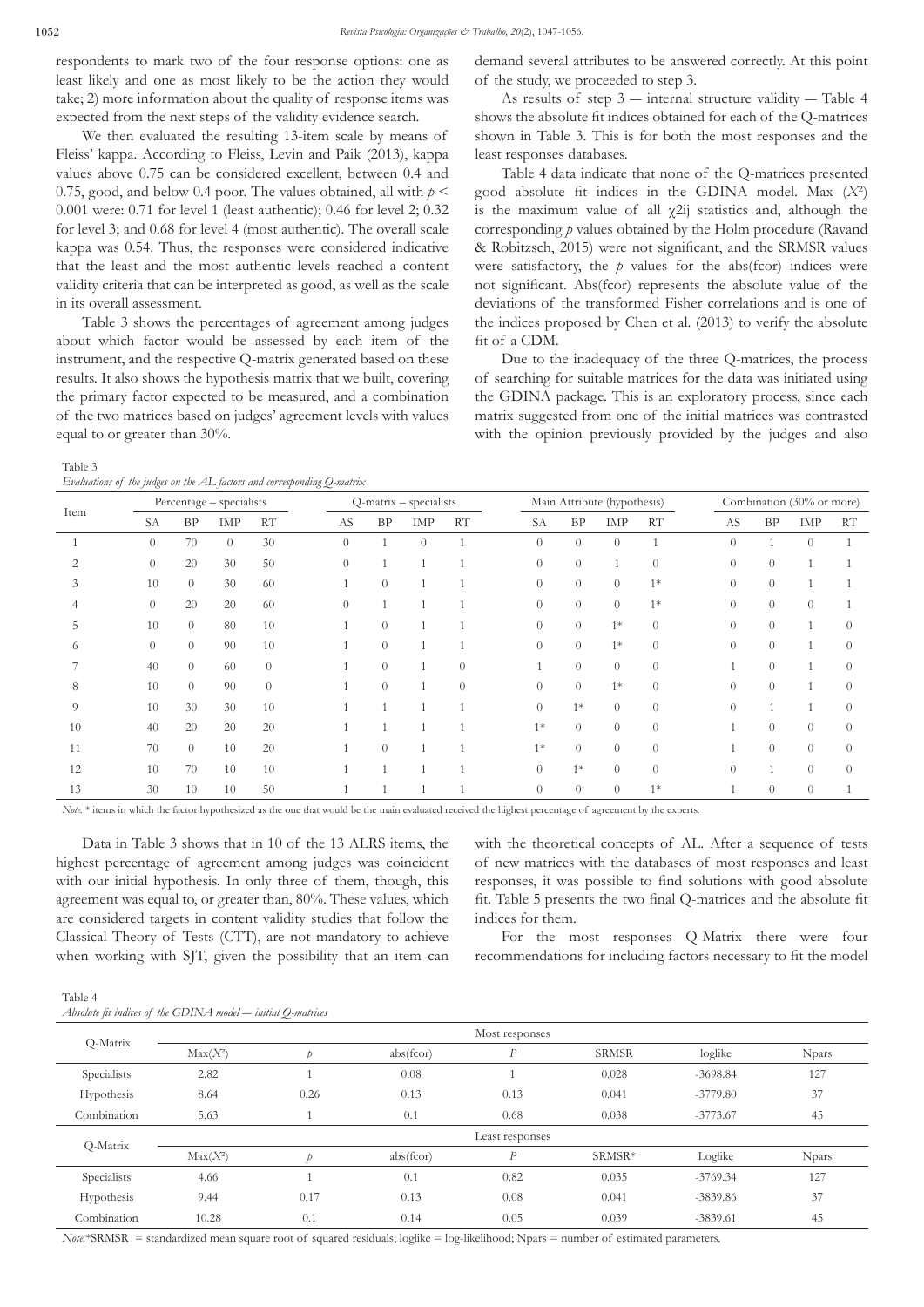| Table 5                                                      |  |  |
|--------------------------------------------------------------|--|--|
| Final Q-Matrices and absolute fit indices of the GDINA model |  |  |

|                  |                        |                | Most Responses Q-Matrix     |                     |                        | Least Responses Q-Matrix |                             |                     |  |  |  |
|------------------|------------------------|----------------|-----------------------------|---------------------|------------------------|--------------------------|-----------------------------|---------------------|--|--|--|
| Item             | $\mathbf{A}\mathbf{C}$ | $\rm{PB}$      | $\mathop{\rm PMI}\nolimits$ | $\operatorname{TR}$ | $\mathbf{A}\mathbf{C}$ | $\rm{PB}$                | $\mathop{\rm PMI}\nolimits$ | $\operatorname{TR}$ |  |  |  |
|                  | $\theta$               | $\mathbf{1}$   | $\theta$                    |                     | $\theta$               | $\mathbf{1}$             | $\theta$                    |                     |  |  |  |
| 2                | $\theta$               | $\theta$       |                             |                     | $\theta$               | $\theta$                 |                             |                     |  |  |  |
| 3                | $\theta$               | $\theta$       |                             |                     | $\Omega$               | $\theta$                 |                             |                     |  |  |  |
|                  | $1*$                   |                | $\Omega$                    |                     | $\Omega$               |                          | $\theta$                    |                     |  |  |  |
| 5                | $\theta$               | $\theta$       |                             | ∩                   | $\Omega$               | $\theta$                 |                             |                     |  |  |  |
| 6                | $1*$                   | $\Omega$       |                             |                     | $\Omega$               | $\Omega$                 |                             |                     |  |  |  |
|                  | $\mathbf{1}$           | $1*$           |                             | $\Omega$            |                        | $1*$                     |                             |                     |  |  |  |
| 8                | $\theta$               | $\theta$       |                             | $\Omega$            | $\Omega$               | $\theta$                 |                             |                     |  |  |  |
| 9                | $\theta$               |                |                             |                     | $\Omega$               |                          |                             |                     |  |  |  |
| $10\,$           | 1                      | $\Omega$       |                             | $\Omega$            |                        | $\overline{0}$           |                             |                     |  |  |  |
| 11               | $\mathbf{1}$           | $1*$           |                             |                     |                        | $\Omega$                 | $\theta$                    |                     |  |  |  |
| 12               | $\theta$               | $\overline{1}$ | $\theta$                    | $\theta$            | $\theta$               |                          | $\theta$                    |                     |  |  |  |
| 13               | $\mathbf{1}$           | $\overline{1}$ | $\boldsymbol{0}$            |                     | $\mathbf{1}$           | $\mathbf{1}$             | $\theta$                    |                     |  |  |  |
|                  |                        |                |                             | Fit Indexes         |                        |                          |                             |                     |  |  |  |
| $Max(X^2) - (p)$ |                        |                |                             | $11.56 - (0.05)$ ** |                        | $8.94 - (0.22)$          |                             |                     |  |  |  |
|                  | $abs(fcor) - (p)$      |                | $0.15 - (0.02)$             |                     |                        | $0.14 - (0.04)$          |                             |                     |  |  |  |
| ${\tt SRMSR}$    |                        |                |                             | 0.038               |                        | 0.039                    |                             |                     |  |  |  |
| Loglike          |                        |                |                             | $-3739.97$          |                        |                          | $-3811.85$                  |                     |  |  |  |
| Npars            |                        | 89             |                             |                     |                        | 69                       |                             |                     |  |  |  |

*Note.*  $*$  factors that were included in the analysis and which were not predicted by the specialists.  $**$   $p = 0.05257232$ 

(items 4, 6, 7 and 11). For the least responses Q-Matrix there was just one recommendation (item 7). Table 5 also shows the absolute fit of the GDINA model obtained through the matrices for most responses and least responses.

Since other types of CDMs (e.g. DINA and DINO) nested under the GDINA model, it is necessary to verify v of them is most suitable for the ALRS. One way to do this apply the Likelihood Ratio Test (LR). Table 6 shows the results the model comparison through the LR test.

The LR test verifies whether observed differences between models are statistically significant by comparing the log-likelihood of the models. The *p* values in Table 6 were significant for the LR tests considering the DINA and the DINO models for both Q-matrices. This indicates that the generalized model (GDINA) was significantly more fit to the data than the reduced models.

| Table 6 |                                         |
|---------|-----------------------------------------|
|         | Relative fit indices (model comparison) |

| r the               | cut-off point used for this differentiation was 0.5. That is, scores |
|---------------------|----------------------------------------------------------------------|
|                     | smaller than 0.5 were taken as indicating non-mastery and greater    |
| are                 | than or equal to 0.5 as indicating mastery. The order of the factors |
| vhich               | in the class composition is SA, BP, IMP and RT.                      |
| $\frac{1}{1}$ is to | It is possible to note that 8 respondents did not master any         |
| lts of              | of the factors for the most authentic responses $(0000)$ , and that  |
|                     | 23 respondents showed no mastery in any of the factors for least     |
| n the               | authentic responses. The class 1000 indicates mastery only on the    |
| $_{\text{head}}$    | SA factor for ano of the respondents regarding the most extention    |

SA factor for one of the respondents regarding the most authentic responses and for 13 respondents regarding least authentic responses. The rationale continues until 1111, which indicates mastery in the four factors (SA, BP, IMP, RT) by 123 respondents regarding the most authentic responses, and on the part of 52

ranked, identified from 0000 to 1111 where each 0 indicates nonmastery and each 1 indicates mastery regarding the factor. The

| Model        | Most Matrix |           |              |              |       |    |         |  |  |  |  |
|--------------|-------------|-----------|--------------|--------------|-------|----|---------|--|--|--|--|
|              | loglike     | deviation | <b>Npars</b> | N            | LR    | df |         |  |  |  |  |
| <b>GDINA</b> | $-3739.97$  | 7479.94   | 89           | 532          |       |    |         |  |  |  |  |
| <b>DINA</b>  | $-3779.23$  | 7558.46   | 37           | 532          | 78.52 | 52 | < 0.05  |  |  |  |  |
| <b>DINO</b>  | $-3783.47$  | 7566.95   | 37           | 532          | 87.00 | 52 | < 0.01  |  |  |  |  |
| Model        |             |           |              | Least Matrix |       |    |         |  |  |  |  |
|              | loglike     | deviation | <b>Npars</b> | N            | LR    | df |         |  |  |  |  |
| <b>GDINA</b> | $-3811.85$  | 7623.71   | 69           | 532          |       |    |         |  |  |  |  |
| <b>DINA</b>  | $-3851.10$  | 7702.19   | 37           | 532          | 78.48 | 32 | < 0.001 |  |  |  |  |
| <b>DINO</b>  | $-3813.22$  | 7626.45   | 37           | 532          | 77.74 | 32 | < 0.001 |  |  |  |  |

*Note*.\*loglike = *log-likelihood*; Npars = number of estimated parameters; LR = likelihood ratio; *df* = degrees of freedom

One characteristic of the CDM is to provide a way of scoring and ranking test respondents, indicating whether the respondent does or does not master the elements of the evaluated components. Since the ALRS measures the four components of AL  $(k = 4)$ , there are 16 possible classes (2k). Table 7 shows the distribution of the participants, according to the classes in which they were respondents regarding least authentic responses.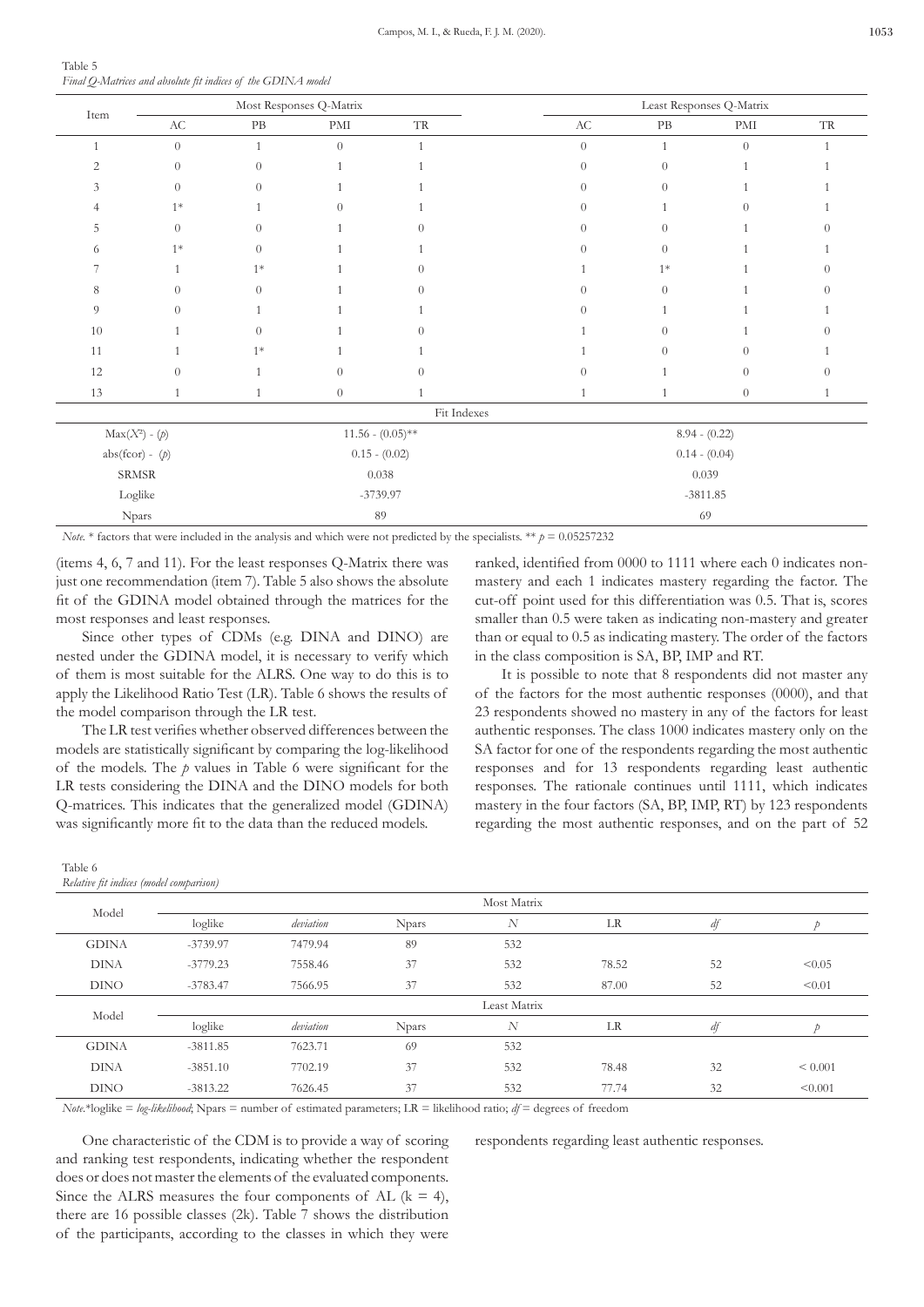| Table 7                                     |  |  |
|---------------------------------------------|--|--|
| Classes and distribution of the respondents |  |  |

| Class | $N_Most^*$ | N_Least** | Class | $N_Most^*$ | N_Least** |
|-------|------------|-----------|-------|------------|-----------|
| 0000  | 8          | 23        | 1000  |            | 13        |
| 0001  | 51         |           | 1001  | 70         | 18        |
| 0010  | 16         |           | 1010  | 4          | $\theta$  |
| 0110  | 31         |           | 1011  | 79         | $\Omega$  |
| 0100  | 13         | $\Omega$  | 1100  | 4          | 148       |
| 0101  |            | $\Omega$  | 1101  | 23         | 75        |
| 0110  | 17         | 94        | 1110  | 82         | 72        |
| 0111  |            | 28        | 1111  | 123        | 52        |

*Note.* \*N\_Most = number of people in the class, according to the selection of the most authentic answers.

\*\*N\_Least = number of people in the class, according to the selection of the least authentic answers.

# **Discussion**

This article aimed to describe the development of the Authentic Leadership Rating Scale (ALRS) in a situational judgment test format, and the search for initial evidence of its content and internal structure validity through the application of Cognitive Diagnosis Models. We proceeded with this development stimulated by literature that indicated gaps not covered by previously developed instruments (Banks et al., 2016; Campos & Rueda, 2018a; Levesque-Coté et al., 2017).

We observed that regarding the ALRS, the process of integrating a theoretical approach and an empirical strategy differs from those described as more usual in the literature when developing an SJT (Weekley et al., 2015, Weekley et al., 2006) and it constitutes an innovation in the development process. In the present study, this differentiation took place in two aspects: the search for adherence to the theoretical construct in the content of the situation, as well as in the options of answers; and the development of the response options carried out by us, based on a theoretical context ― instead of having solution options provided by specialists in the subject, usually from organizational practice. In a next stage of instrument improvement, experts in leadership may be invited to provide new response options, as well as to review the scores attributed to the options initially created.

As noted by Weekley et al. (2006), however, it is the response option generation by specialists that inherently promotes the heterogeneous nature of a SJT. Anyway, what can be inferred from the judges' evaluation presented in step 2, and from the evidence of internal structure validity shown by the CDM application in step 3 is that, in the case of this work, the characteristic heterogeneity of the SJT may be attributed to the AL construct itself.

We believe our understanding is consistent with Levesque-Coté et al. (2017), when they address the fundamentally multidimensional nature of AL and the high correlations between its components as defined by Walumbwa et al. (2008); which were present in several studies that applied both the ALQ and the ALI. In developing and presenting the initial validity evidence for the AL-IQ, the authors sought to reduce the incidence of these high correlations through the new instrument, formulating it based on items that were more homogeneous and compatible with what is expected of measures which follow the CTT.

However, this strategy does not reduce the heterogeneity of the AL concept. In a way and indirectly, the matter was also addressed by Levesque-Côté et al. (2017), who exemplified it by using an ALQ item that is part of the self-awareness factor, showing that the attitude described in that item could also require relational transparency and balanced processing by the leader under assessment. The assessments made by the experts participating in step 2 of this study apparently demonstrated this

aspect of heterogeneity relative to the situations and responses in 11 of the 13 items that passed through the first sieve, presenting good Fleiss' kappa indices (Fleiss, Levin, & Paik, 2013) for levels 1, 2 and 4.

These results indicated partial content validity and the possibility to perform the data collection in order to search for evidence of internal structure validity, based on the choice of the least authentic and of the most authentic for each situation. However, in the typical context of instruments that follow the CTT, such results would have been perceived as unsatisfactory in terms of content validity and, indeed, the question of whether SJTs are a method of measurement and not a method to measure a specific construct (Schmitt & Chan, 2006) remains unanswered.

In this sense, by finding internal structure validity evidence for the ALRS through the CDM application ― which resulted in satisfactory fit indices ― this work joined several surveys referenced by Weekley et al. (2015). While using validation methods other than CDM application, researches indicated the feasibility of applying SJT to measure constructs, such as: goal orientation, initiative, knowledge of the team role, dimensions of a leadership model, integrity and emotional intelligence, among others. However, this work also corroborates the assertion made by the same authors that, to date, there is no convincing evidence that an SJT can be developed a priori to provide homogeneous scores for a specific construct of interest.

With regard to the preceding point, items 5 and 12 of the ALRS showed characteristics of homogeneity, the first by evaluating internalized moral perspective and the second by evaluating balanced processing. This occurred for both the most authentic and the least authentic subscales and this homogeneity is compatible with our initial hypotheses for these items.

These results may indicate that CDM, as an analyses method applied to SJTs, are also promising in regard to exploring the viability of developing and validating SJTs that might be homogeneous while integrating situations and response options. This is a challenge that was amply discussed by Weekley et al. (2006) and Schmitt and Chan (2006).

In the context of classifications, the ALRS presented a good discrimination capacity among the respondents, that were distributed through all 16 evaluation classes for the case of the most responses and through 10 of them for the case of the least responses. This result is also promising for the research field because, as indicated by Weekley et al. (2006), the scoring forms of an SJT are commonly determined by the test developers. It would be interesting to investigate whether scoring through statistical methods (i.e. CDM) is more accurate than scores obtained through subjective definitions (i.e. scale developers'), and the application of the ALRS in such studies could also contribute to the SJT research area.

Due to the findings and analyses discussed, we suggest further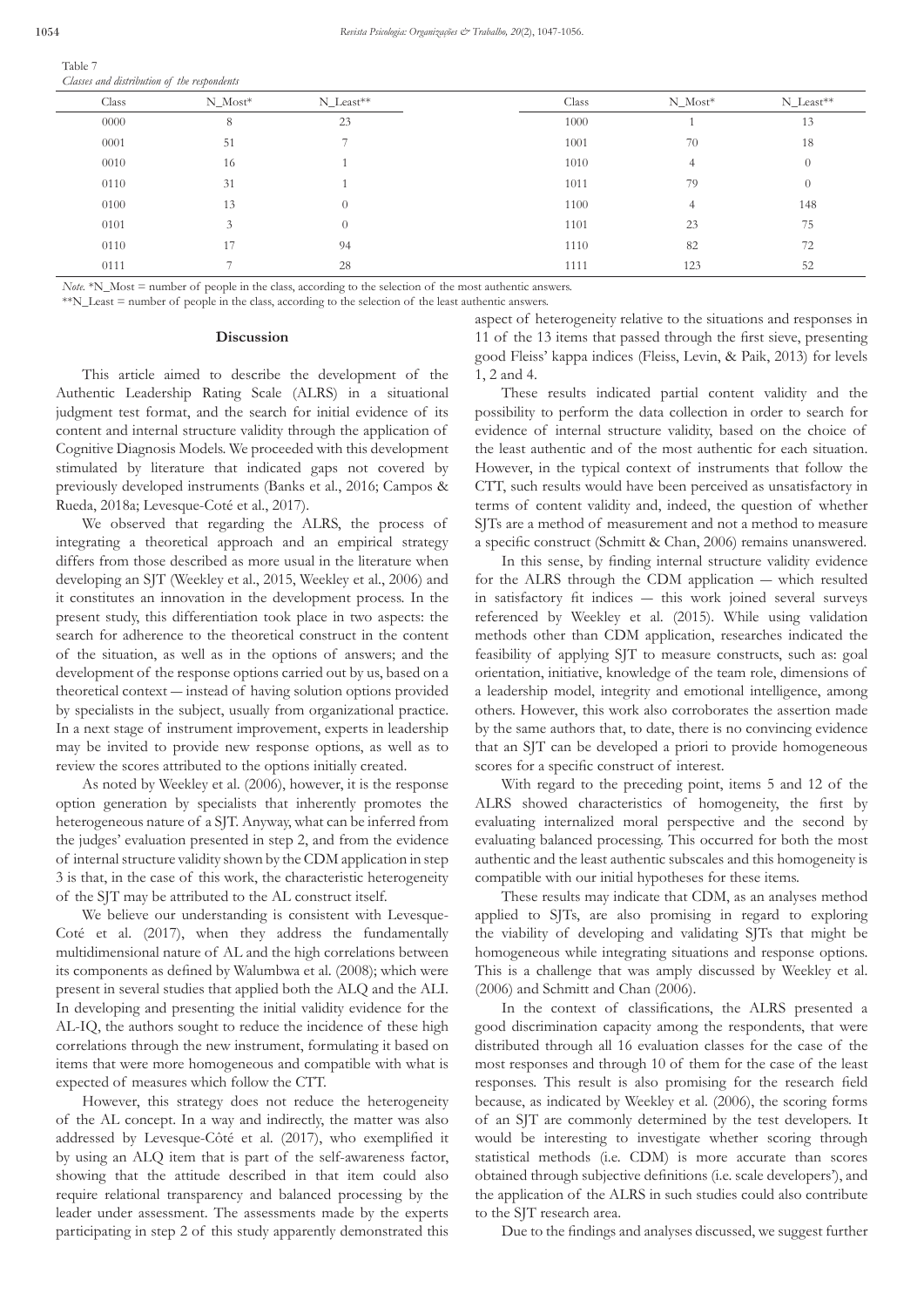studies with the ALRS, especially to search for criterion validity. To contribute more effectively, these studies should be multi-method, enabling professionals who are performing leadership roles to respond to the ALRS ― while their teams can evaluate them using one of the other three existing instruments, preferably two of them, given that the AL-IQ (Levesque-Cotê et al., 2017) is also a recent instrument. Other possibilities for future studies could incorporate some of the most studied constructs in conjunction with AL, among them: psychological capital, job satisfaction, engagement and work commitment (Campos & Rueda, 2018b).

There is also a potential research path to demonstrate the reliability of the ALRS. In addition to researching these indices by means of test and retest, as suggested by Weekley et al. (2015) and by Weekley et al. (2006), it is possible to apply data simulation, as used by Sorrel et al. (2016).

Finally, studies that could apply the ALRS in organizational practices such as selection and T&D, and compare results with those obtained for other constructs of interest (e.g. work engagement, creativity, psychological capital) would also be welcomed. In addition, they would help to verify if one of the initial objectives for its development can be achieved, that is, enabling AL to be adopted and to bring benefits to organizational practice (Campos & Rueda, 2018b). In T&D situations, longitudinal studies could also contribute to verify the possible impact of interventions aimed at the development of the authentic leader.

Through this analysis, this article fulfilled its objectives: to present the development and to search for initial validity evidence for the ALRS. The scale showed good indices for content validity, with possibilities for improvement in future versions regarding response options that, for example, would allow different directives ― given that in this first version respondents had to opt for solutions most and least representative of their actions.

Regarding internal structure validity, verified through the application of CDM, the scale obtained good fit indices, indicating the feasibility of measuring the four components of Authentic Leadership: self-awareness, balanced processing, internalized moral perspective and relational transparency, as defined by Walumbwa et al (2008) and restated by Gardner e Coglisier (2018). The ALRS also made it possible to discriminate respondents through the 16 classes at two distinct levels, which inform whether the respondent recognizes both how to act and how not to act in situations that stimulate or require the presence of AL.

Thus, this work contributes to increasing the diversity of AL measurement instruments, making it possible to measure it not only through the perception of followers, but based on information provided by the leader being evaluated. The SJT format selected for the ALRS also adds another contribution to the fields of research and practice: it may eventually reduce the risk of inherent bias in self-reporting, as found by Černe et al. (2014) when comparing results obtained by applying the ALI with followers and their respective leaders. The work also opens up a vast field for new research, since it will be necessary to confirm the validity of the ALRS by investigating its convergence and its capacity to discriminate in relation to other constructs of interest. In addition, it will be interesting to see if any discrimination between Authentic Leadership and Transformational Leadership can be found with the application of this instrument.

The ALRS is also promising for organizational practice. Once the evidence of its validity multiplies, it can cover the applicability gaps left by the hetero-reported instruments; this way, it will enable the assessment of the authentic leader's behavior in selection, training and development processes, promotions, and other areas of interest to organizations. In this context, it should also be remembered that, since the beginning of research in the AL field, several theorists have been positioning the development of authentic leaders as one of the main motivations of the area (Avolio & Gardner, 2005; Avolio & Walumbwa, et al., 2005, Gardner et al., 2011). Thus, an instrument that allows evaluating the leader in moments before and after T&D interventions, without the need to consult their followers, becomes contributory.

It is important to mention the limitations of this work. The first limitation concerns the restricted number of leaders interviewed when performing step 1 and the small base of existing instrument items (16 on the ALQ and 14 on the ALI, both of which are very similar in content). This has restricted the possibilities of creating extreme situations of measurement. In a way, this may have contributed to the heterogeneity demonstrated by 11 of the ALRS items. The second limitation concerns the parallel execution of the pilot collection and the evaluation of the judges. If the pilot collection had been done in advance, some of the changes made to the items would have undergone assessment by the experts and could eventually reflect in the results of the content validation. These are native limitations to this project and mentioning them may help other researchers, who wish to follow similar methods, to reflect on these aspects at the time of planning.

There are still two other important limitations worth mentioning. Suggestions for improvements to the initial Q-matrices were obtained through the GDINA package (Ma & de la Torre, 2018). Because it is a new package, one should consider the possibility that the Q-matrices selected in this work may not be the best possible for the ALRS. Finally, the GDINA model was superior to the DINA and DINO models, but no comparisons were made with several other types of CDM.

Despite these limitations, results obtained are promising. They indicate the feasibility of pursuing research that will secure the availability of the ALRS for application in organizational practice. Therefore, we believe the work carried out and the results obtained are a contribution, increasing the current body of knowledge in the AL field. The results also provide encouragement, so that studies on the construct will not be abandoned due to possible overlap between AL and TL. Investigations with the new style of measurement may eventually lead to different findings, since, according to Weekley et al. (2015) and Weekley et al. (2006), SJTs have demonstrated incremental validity over other typical predictors.

#### **References**

- Al-Moamary, M. S., Al-Kadri, H. M., & Tamim, H. M. (2016). Authentic leadership in a health sciences university. *Medical teacher, 38*(1), 19-25. https://doi.org/10.3109/0142159X.2016.1143092
- Avolio, B. J., & Gardner, W. L. (2005). Authentic leadership development: Getting to the root of positive forms of leadership. *Leadership Quarterly, 16*(3), 315- 338. https://doi.org/10.1016/j.leaqua.2005.03.001
- Avolio, B.J., & Walumbwa, F.O. (2014), Authentic leadership theory, research and practice: steps taken and steps that remain. In D. V. Day (Ed.), *The Oxford Handbook of Leadership and Organizations* (pp. 331-356). New York, NY: Oxford University Press.
- Avolio, B. J., Wernsing, T., & Gardner, W. L. (2018). Revisiting the Development and Validation of the Authentic Leadership Questionnaire: Analytical Clarifications. *Journal of Management, 44*(2), 399-411. https://doi. org/10.1177/0149206317739960
- Banks, G. C., Gooty, J., Ross, R. L., Williams, C. E., & Harrington, N. T. (2017). Construct redundancy in leader behaviors: A review and agenda for the future. *The Leadership Quarterly, 29*(2018), 236-251. https://doi. org/10.1016/j.leaqua.2017.12.005
- Banks, G. C., McCauley, K. D., Gardner, W. L., & Guler, C. E. (2016). A meta-analytic review of authentic and transformational leadership: A test for redundancy. *The Leadership Quarterly*, 27(4), 634-652. https://doi. org/10.1016/j.leaqua.2016.02.006
- Baron, L. (2016). Authentic leadership and mindfulness development through action learning. *Journal of Managerial Psychology, 31*(1), 296-311. https://doi. org/10.1108/JMP-04-2014-0135